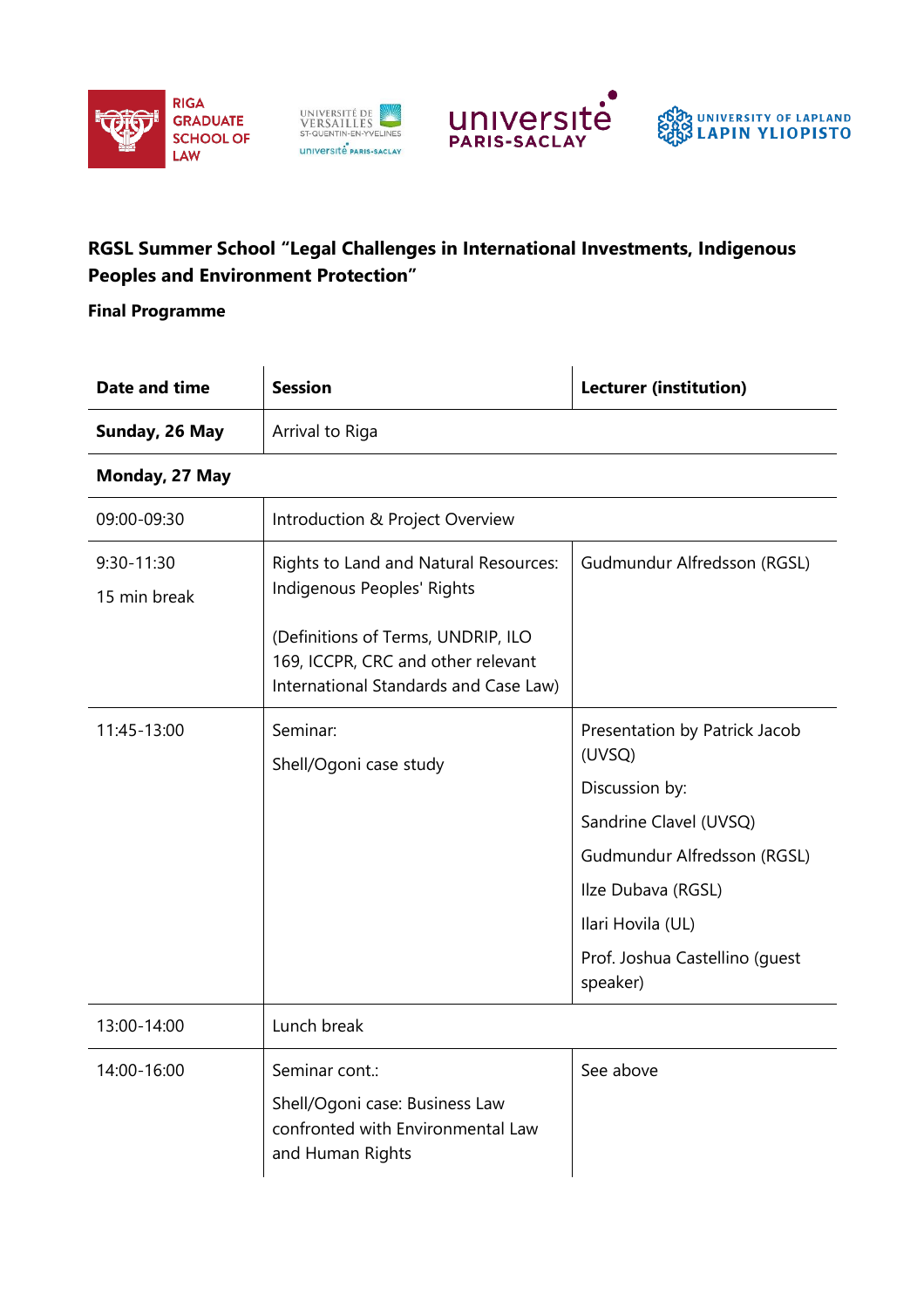## **Tuesday, 28 May**

| 09:00-10:45<br>15 min break | Environmental Litigation, Indigenous<br>Peoples and Multinational<br>Corporations: An Overview of the<br>Available Procedural Options | Presentation by Aude Solveig-<br>Epstein (UVSQ)<br>Discussion by Sandrine Clavel<br>and Patrick Jacob (UVSQ)   |
|-----------------------------|---------------------------------------------------------------------------------------------------------------------------------------|----------------------------------------------------------------------------------------------------------------|
| 11:00-13:00                 | Contribution of the Regional Human<br><b>Rights Courts</b>                                                                            | Ineta Ziemele (RGSL)                                                                                           |
| 13:00-14:00                 | Lunch break                                                                                                                           |                                                                                                                |
| 14:00-16:00                 | Seminar:<br>Human Rights in support of the<br>protection of the Environment? The<br>case of Indigenous Peoples.                       | Presentation by Gudmundur<br>Alfredsson (RGSL)<br>Patrick Jacob/Sandrine Clavel<br>(UVSQ)<br>Ilari Hovila (UL) |

## **Wednesday, 29 May**

**Thursday, 30 May**

| 09:00-10:45<br>15 min break | Indigenous Peoples facing MNC: How<br>can NGOs contribute? What Other<br>Means Can Be Employed? | Main speaker: Prof. Joshua<br>Castellino (quest speaker)<br>Gudmundur Alfredsson (RGSL)<br>Patrick Jacob (UVSQ)<br>Sandrine Clavel (UVSQ) |
|-----------------------------|-------------------------------------------------------------------------------------------------|-------------------------------------------------------------------------------------------------------------------------------------------|
| 11:00-13:00                 | Jurisdiction and admissibility issues                                                           | Patrick Jacob (UVSQ)                                                                                                                      |
| 13:00-14:00                 | Lunch break                                                                                     |                                                                                                                                           |
|                             | Interaction between Investment Laws,<br><b>Business and Access to Natural</b><br>Resources      | Ilze Dubava (RGSL)<br>Discussion: Patrick Jacob and<br>Sandrine Clavel (UVSQ)                                                             |

| 09:00-10:45 | Human Rights and Business (Global     | George Ulrich (RGSL) |
|-------------|---------------------------------------|----------------------|
|             | Compact, UN Guiding Principles), with |                      |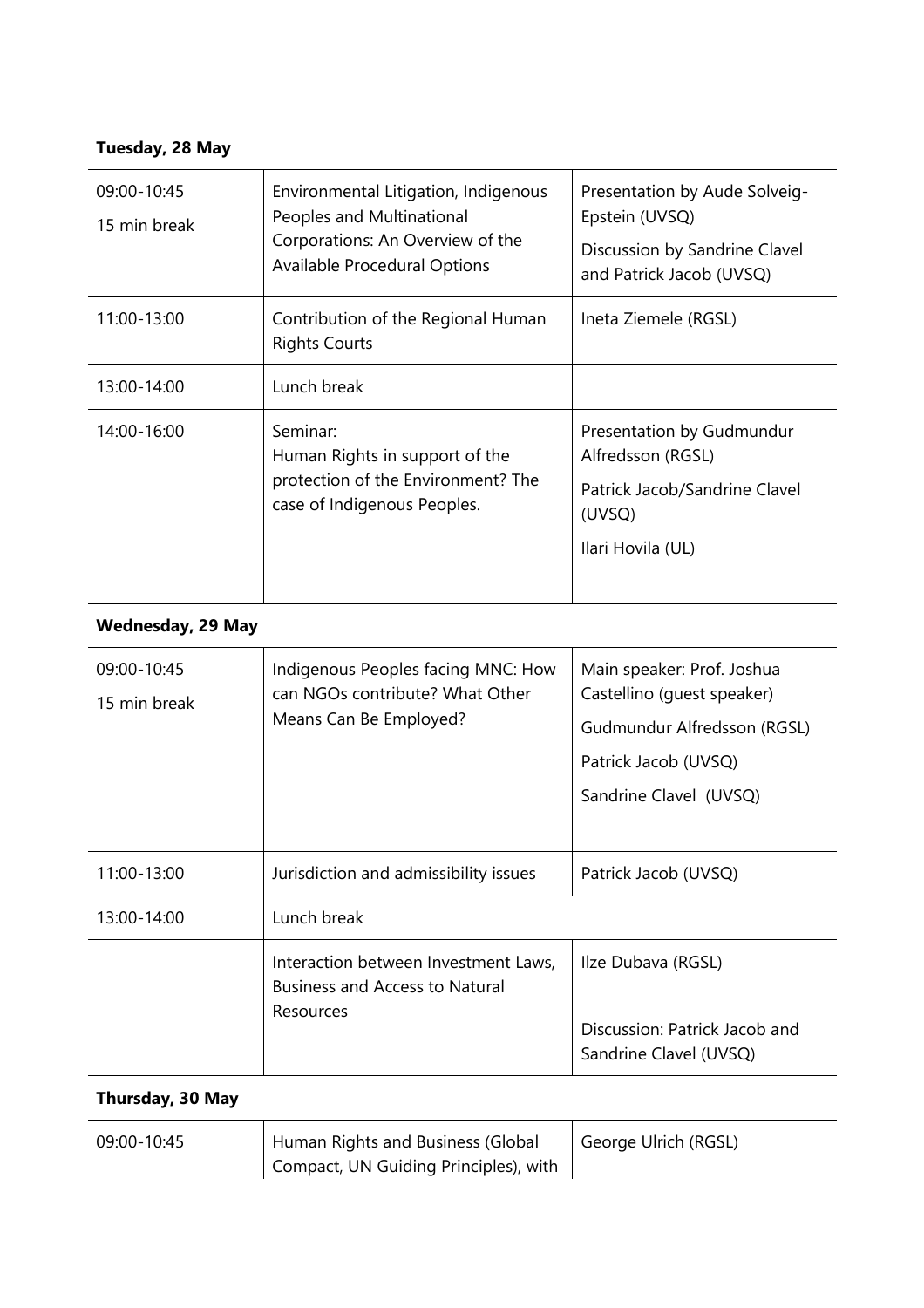| 15 min break                | a focus on Extractive Industries and<br>Indigenous Peoples' Rights                                                                                     |                                                                                                                                  |
|-----------------------------|--------------------------------------------------------------------------------------------------------------------------------------------------------|----------------------------------------------------------------------------------------------------------------------------------|
| 11:00-13:00<br>15 min break | Procedure-Related Issues: Claims and<br>Counter-Claims, Taking and<br>Administration of Evidence, Amicus<br>Curiae, Publicity v. Confidentiality, etc. | Patrick Jacob (UVSQ)<br>Sandrine Clavel (UVSQ)                                                                                   |
| 13:00-14:00                 | Lunch break                                                                                                                                            |                                                                                                                                  |
| 14:00-15:30                 | Seminar:<br>Sami rights in Finland: Challenges<br>Faced by the Traditional Livelihoods<br>practised by the Saami                                       | Presentation by Tanja Joona (UL)<br>Discussion:<br>Patrick Jacob (UVSQ)<br>Sandrine Clavel (UVSQ)<br>Gudmundur Alfredsson (RGSL) |
| 16:00                       | Guided Tour of the city Center of Riga                                                                                                                 |                                                                                                                                  |
| Friday, 31 May              |                                                                                                                                                        |                                                                                                                                  |

| 09:00-10:45<br>15 min break | Interaction between Investment Laws,<br><b>Business and Access to Natural</b><br>Resources            | Gudmundur Alfredsson (RGSL) |
|-----------------------------|-------------------------------------------------------------------------------------------------------|-----------------------------|
| 11:00-13:00                 | Settlements and decisions: available<br>remedies, review procedures,<br>effectiveness, implementation | Sandrine Clavel (UVSQ)      |
| 13:00-14:00                 | Lunch break                                                                                           |                             |
| 14:00-16:00                 | Visit to the National History Museum<br>(Exhibition: the Latvian Centenary)                           |                             |

## **Saturday, 1 June**

| 10:00-12:00    | Conclusions                            |
|----------------|----------------------------------------|
| 12:00-13:00    | Lunch break                            |
| 13:00-16:00    | Evaluations: short paper presentations |
| Sunday, 2 June | Free day                               |